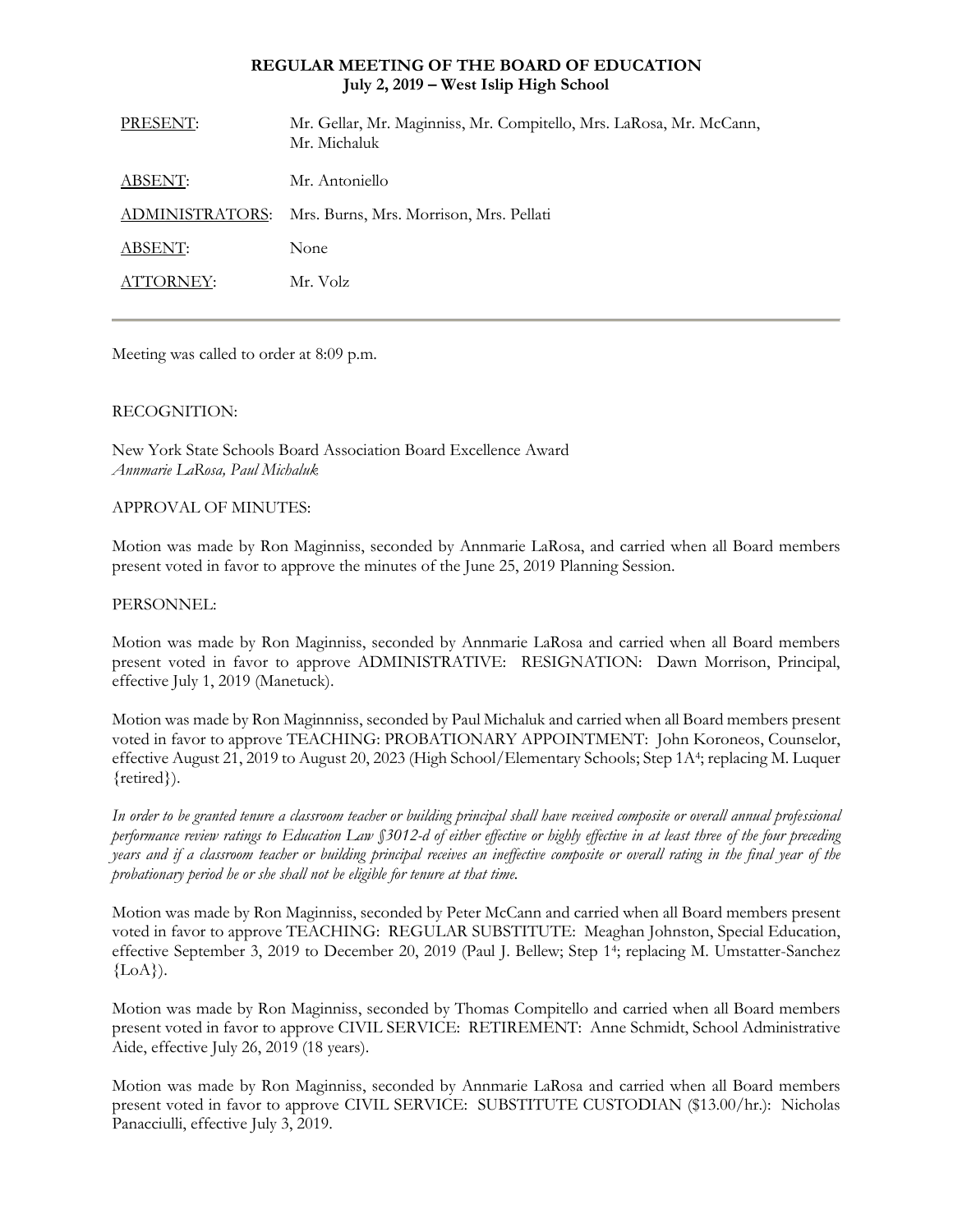Motion was made by Ron Maginniss, seconded by Paul Michaluk and carried when all Board members present voted in favor to approve CIVIL SERVICE: RESIGNATION:Kathleen Slayback, Part Time Food Service Worker, effective June 26, 2019 (Beach Street).

Motion was made by Ron Maginniss, seconded by Peter McCann and carried when all Board members present voted in favor to approve CIVIL SERVICE: PROBATIONARY APPOINTMENT: Barbara Holland, Cafeteria Aide, effective September 3, 2019 (Bayview; Step 1; replacing K. Pyes {Security/Receptionist Aide; Manetuck}).

Motion was made by Ron Maginniss, seconded by Thomas Compitello and carried when all Board members present voted in favor to approve CIVIL SERVICE: PROBATIONARY APPOINTMENT: Kathleen Slayback, Cafeteria Aide, effective September 3, 2019 (Beach Street; Step 1; replacing E. DaSilva {resigned}).

Motion was made by Paul Michaluk, seconded by Annmarie LaRosa and carried when all Board members present voted in favor to approve OTHER: MIDDLE SCHOOL SUMMER ACADEMY PROGRAM 2019: Kristen Amoia, Pamela Dubler, Elizabeth Kelly, Elaine Longo, Theresa Robertson, Christopher Salerno.

Motion was made by Ron Maginniss, seconded by Paul Michaluk and carried when all Board members present voted in favor to approve OTHER: SUMMER SCHOOL 2019: Biology: \*Jake Meyerson; English \*Ryan Jones; Mathematics: \*Kaitlyn Terrio.

Motion was made by Ron Maginniss, seconded by Peter McCann and carried when all Board members present voted in favor to approve OTHER: REGENTS REVIEW SUMMER 2019: Biology: \*Jake Meyerson; Chemistry: \*Peter Puleio; Mathematics: \*Kaitlyn Terrio.

Motion was made by Ron Maginniss, seconded by Thomas Compitello and carried when all Board members present voted in favor to approve OTHER: PROFESSIONAL DEVELOPMENT CONSULTANT: Anne Rullan, \$800 per diem, effective July 3, 2019.

# CURRICULUM UPDATE:

Mrs. Morrison thanked the administrators, teachers and staff for their hard work and dedication throughout the school year, and congratulated the middle school and high school teachers and students regarding the June Regents results. The pass rates are as follows: English CC - 98%; (MS) Algebra 1 CC - 100%; (HS) Algebra 1 CC - 96%; Geometry CC - 92%; Algebra II CC - 94%; (MS) Earth Science - 100%; (HS) Earth Science - 90%; Living Environment - 97%; Chemistry & Physics - 91%; Global History - Transition Exam - 94%and US History - 99%.

The Summer Investigations Program (Grades K-5) will run Monday, July 8 through Thursday, August 1 from 8:30 a.m. - 10:30 a.m. at Paul J. Bellew. The Summer Academy (Grades 6-8) will run Monday, August 5, 2019 through Thursday, August 15, 2019 at West Islip High School. Summer School (Grades 8 - 12) will start Monday, July 8, 2019 and end Monday, August 12, 2019. Regents Review Classes will run based on enrollment. The Pre-K Program has an enrollment of 118 students and there will be two sessions 8:15 - 10:45 a.m. and 12:00 - 2:30 p.m. A planning meeting is scheduled with elementary school principals to discuss the rollout of the various aspects of the program.

# REPORT OF COMMITTEES:

Policy Committee: Annmarie LaRosa informed the audience that an annual review took place on the following policies: No. 5412 Purchasing Procedures; No. 5421 Procurement of Goods and Services; No. 5610 Insurance; No. 5623 Use of School Owned Materials and Equipment; No. 5683 Districtwide Safety Committee; No. 6150 Alcohol, Drugs and Other Substances (School Personnel); No. 7320 Alcohol, Drugs and Other Substances (Students).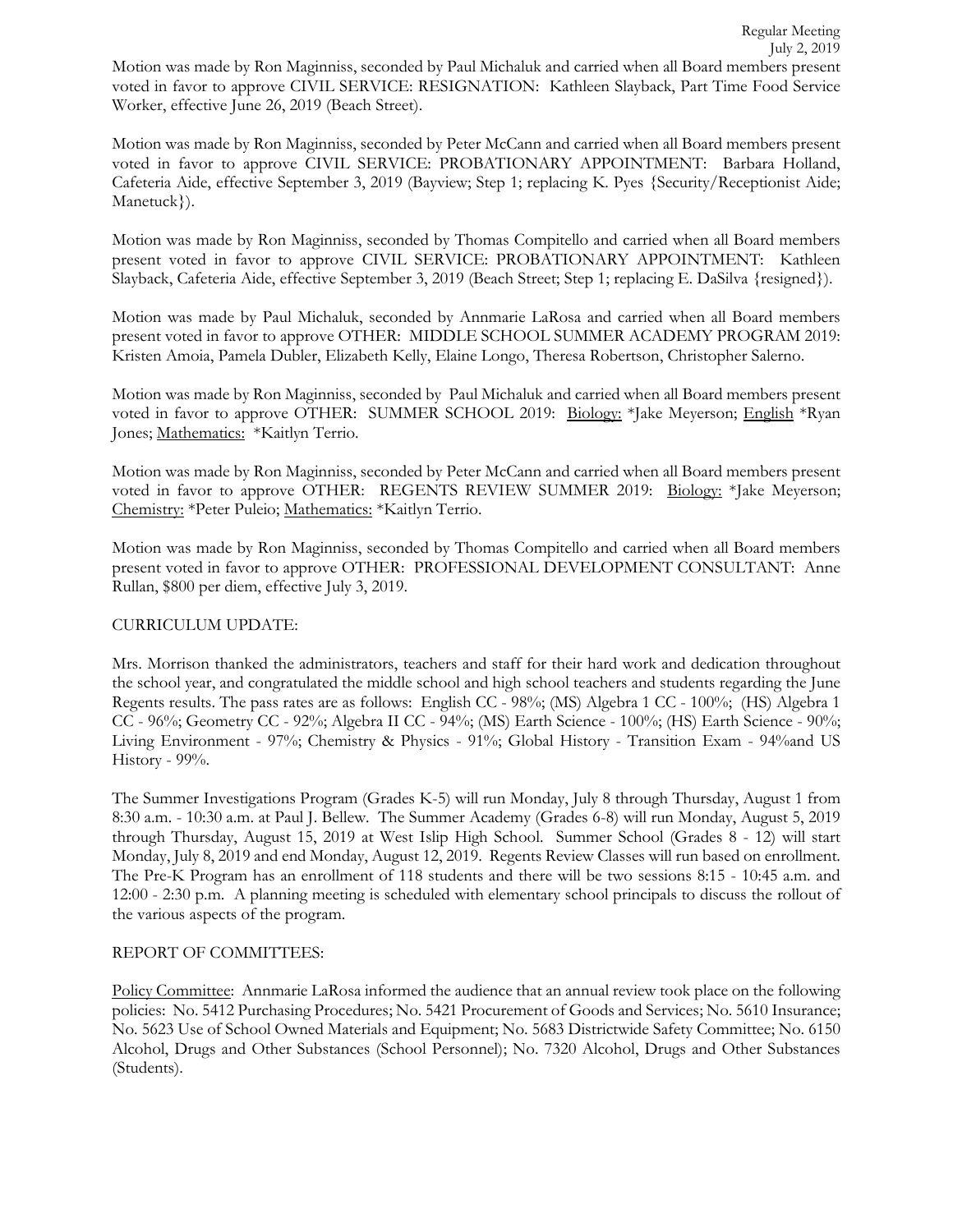### FINANCIAL MATTERS:

The treasurer report for May was presented: beginning balance as of 4/30/19: \$48,601,851.96; ending balance as of 5/31/19: \$52,738,848.63.

 . Motion was made by Ron Maginniss, seconded by Annmarie LaRosa, and carried when all Board members present voted in favor to approve General Fund budget transfers 3656-3670 and Capital Fund transfers 3655- 3669.

Motion was made by Ron Maginniss, seconded by Paul Michaluk, and carried when all Board members present voted in favor to approve Request for Proposals: RFP#420 Commodity Foods Direct Diversion; RFP#425 Paper; RFP#426 Beverages Dispensed by Mechanical Equipment; RFP#427 Frozen; RFP#428 Meat; RFP #429 Non-Student Beverages with Equipment; RFP #431 Bread; RFP#435 Dairy; RFP #436 Coffee and Hot Beverages with Equipment; RFP#439 Bagels; RFP #443 Snacks-Compliant; RFP#444 Grocery; RFP#446 Snacks-Non-Compliant; RFP #447 Student Beverages without Equipment; RFP #450 Ice Cream with Equipment; RFP #452 Dishwashing/Cleaning Supplies.

Motion was made by Ron Maginniss, seconded by Peter McCann, and carried when all Board members present voted in favor to approve Resolution to Bid Jointly on Food Service Commodities, Food and Food Service Supplies for the 2019-2020 school year (resolution included in supplemental file).

Motion was made by Ron Maginniss, seconded by Thomas Compitello, and carried when all Board members present voted in favor to approve Resolution 2019-2020 Income Eligibility Guidelines for Free and Reduced Prices Meals or Free Milk (resolution included in supplemental file).

Motion was made by Ron Maginniss, seconded by Annmarie LaRosa, and carried when all Board members present voted in favor to approve Resolution Breakfast Program Exemption 2019-2020 (resolution included in supplemental file).

Motion was made by Ron Maginniss, seconded by Paul Michaluk, and carried when all Board members present voted in favor to approve Change Order No. 2 - Milcon Construction Corp. – Beach (\$15,000).

Motion was made by Ron Maginniss, seconded by Peter McCann, and carried when all Board members present voted in favor to approve 2019-2020 Financial Advisory Services Agreement – Capital Markets Advisors, LLC.

Motion was made by Ron Maginniss, seconded by Paul Michaluk, and carried when all Board members present voted in favor to approve surplus: miscellaneous books ~ West Islip High School Media Center; miscellaneous IT equipment.

### PRESIDENT'S REPORT:

Motion was made by Ron Maginniss, seconded by Paul Michaluk, and carried when all Board members present voted in favor to approve WISE Memorandum of Agreement re: Retirement Incentive.

Motion was made by Ron Maginniss, seconded by Annmarie LaRosa, and carried when all Board members present voted in favor to approve Stipulation of Settlement and Release - Student A.

Motion was made by Ron Maginniss, seconded by Paul Michaluk, and carried when all Board members present voted in favor to approve WITA Memorandum of Agreement re: Negotiated Agreement.

Motion was made by Ron Maginniss, seconded by Paul McCann, and carried when all Board members present voted in favor to approve contract of Superintendent of Schools.